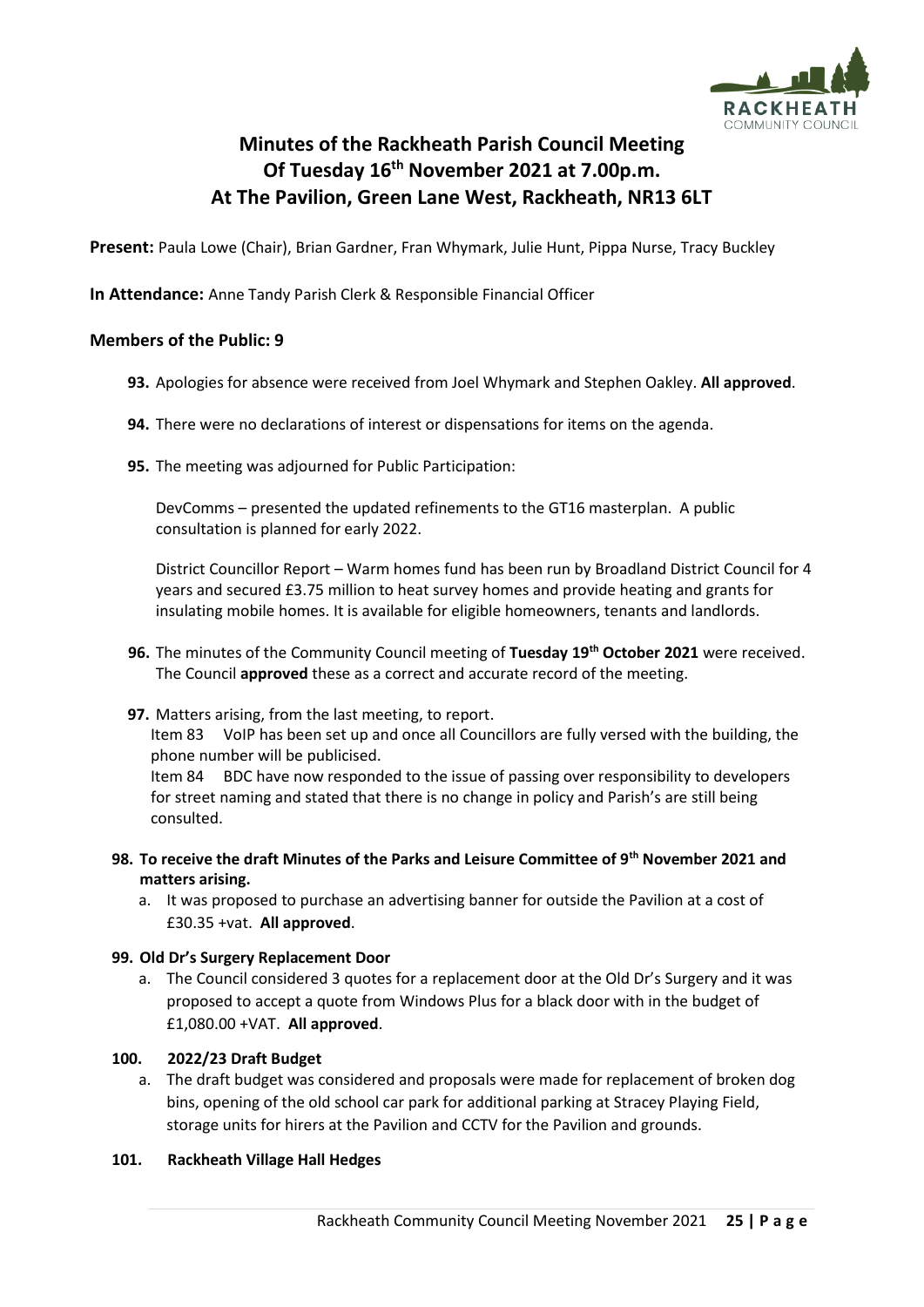a. The Clerk to investigate the cost of flail cutting the Village Hall hedge and feedback to the next meeting.

# **102. Accounts**

- a. The payments list for November 2021 **was approved**.
- b. The monthly bank reconciliation to 31st October 2021 **was noted**.
- c. The Internal Control Inspection carried out by Fran on 22nd October 2021 **was noted.**
- d. The next payment of the PWLB loan due in January 2022 for £2,432.40 **was noted** and the Clerk confirmed that funds are available for this.
- e. The quote from First Class Fire Protection Limited to install a new fire alarm system in the Pavilion costing £3,750 +VAT and annual maintenance of £200.00 as recommended by the Parks and Leisure Committee **was approved**.
- f. The refund of a hire deposit incorrectly paid by BACs for £100.00 **was approved**.
- g. The half yearly Community Infrastructure Levy statement of £35,311.87 to be offset against the loan from Broadland District Council **was noted**.
- h. The installation cost of a dog waste bin at All Saints Church of £90.00 **was approved**.

#### **103. SAM2**

a. It was proposed to apply for a SAM2 speed camera using funding from the Parish Partnership but the Clerk should secure match funding for this to go ahead.

#### **104. Meeting with Jerome Mayhew MP**

a. A positive meeting and the public were happy with the responses provided. Many questions focused on planning and development issues. Jerome Mayhew MP is scheduled to meet with Taylor Wimpey and will feedback discussions to the Council. Medical facilities and employment opportunities were also raised as areas of concern.

#### **105. Policy Review**

- a. The Operation London Bridge Policy was reviewed and **approved.**
- b. The Social Media Policy was reviewed and **approved**.
- c. The Health and Safety Policy was reviewed and it was proposed that a CoSHH register be set up and a lone working policy introduced. To be presented at the next meeting.

#### **106. To receive correspondence and agree a response (if any)**

- ➢ Broadland District Council response to concerns regarding street naming
- ➢ Email from Norfolk ALC Briefing from Norfolk County Council
- ➢ Email from Norfolk ALC Wellbeing update 26 October 2021
- $\triangleright$  Email from NPTS Training Update
- $\triangleright$  Email complaints x2 from members of the public regarding the firework display. A response to be sent setting out the collaborative working with BDC Safety Advisory Group.
- $\triangleright$  Email from the Tree Council Broadsheet 206. The final edition

# **107. Items for publication/media and items for the next Community Council meeting on Tuesday 14th December 2021.**

SAM2

**108. It was proposed to exclude the public under the Public Bodies (Admissions to Meetings) Act 1960, to exclude the public due to the confidential nature of the item to be discussed – personnel matters. All Agreed.**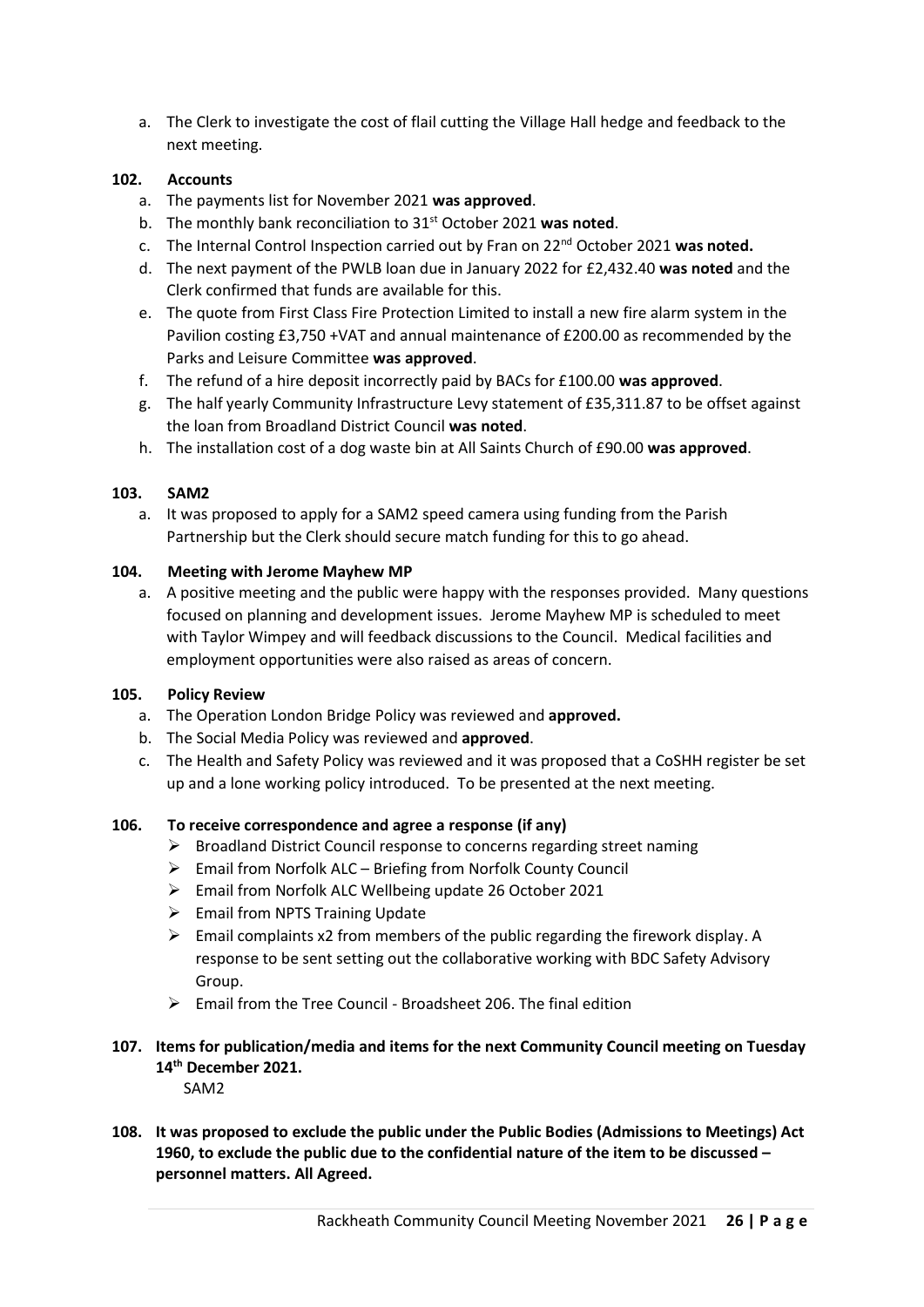a. Booking Assistant's appraisal was noted and amendments to the Job Description were proposed and **approved**.

The Meeting concluded at 21:12